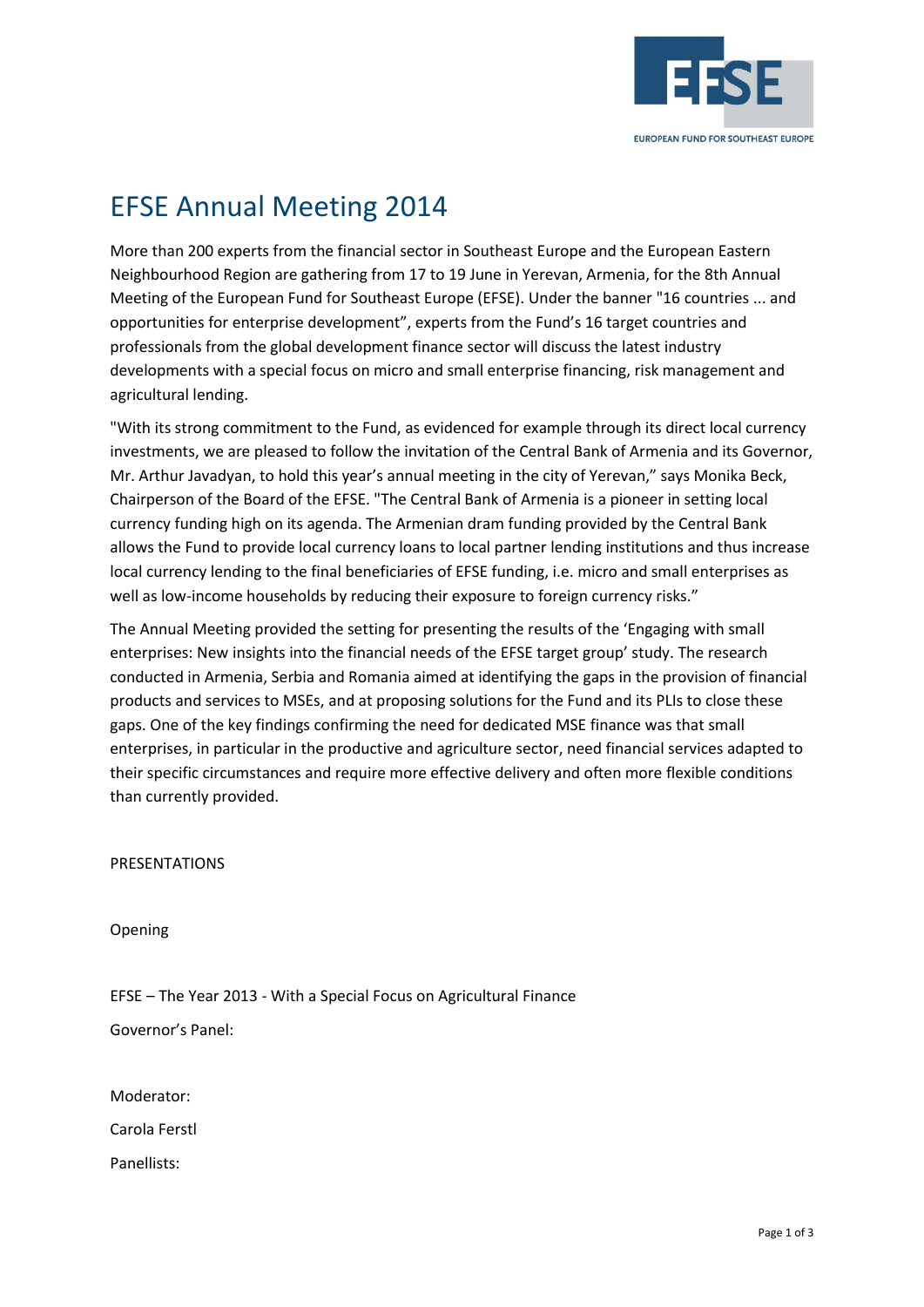

Nerses Yeritsyan, Deputy Chairman, Central Bank, Michael Faulend, Vicegovernor, Croatian National Bank, Milica Arnaudova Stojanovska, General Director of Supervision, National Bank of the Republic of Macedonia, Radovan Jelasity, CEO, Erste Bank Hungary Zrt., Torsten Beck, Professor of Banking and Finance, Cass Business School London/Tilburg University, The Netherlands

Micro and Small Enterprise Finance – Business as usual or time for a change?

## Moderator:

Thorsten Beck (Professor of Banking and Finance, Cass Business School London/Tilburg University, The Netherlands)

### Panellists:

Alla Pavlova (Head of Corporate and SME Business Development Department, Inecobank, Armenia), Aleksandar Kremenović (Chair, Supervisory Board Mikrofin Group, BiH), Robert Rekkers (General Manager, Agricover Credit, Romania), Dirk Haböck (Managing Director, IPC, Germany), Christos Kyriatzis (Head of Unit at the EC DG Enterprise)

Micro and Small Enterprise Finance: Business as Usual or Time for a Change?

Concluding and Closing Panel

Moderator:

Carola Ferstl

Panellists:

Henk Nijland (FMO, The Netherlands), Tony Myron (EBRD, United Kingdom), Elvira Lefting (Finance in Motion, Germany)

Technical Workshop I: A Data-Driven Approach to Risk Management: Mining Hidden Gold

### Speakers:

Joachim Bald (Senior Expert on Risk Management, Frankfurt School), Karla Brom (Senior Expert on Risk Management and Corporate Governance)

Technical Workshop - A Data‐Driven Approach to Risk Management: Mining Hidden Gold

Technical Workshop II: Value Chain Finance: Concepts, Opportunities and Challenges

### Speakers:

Christophe Cordonnier (Senior Agricultural Finance Expert, Frankfurt School), Erdal Kocoglu (Agrilending Expert, Frankfurt School)

Value Chain Finance – Concepts, Opportunities & Challenges